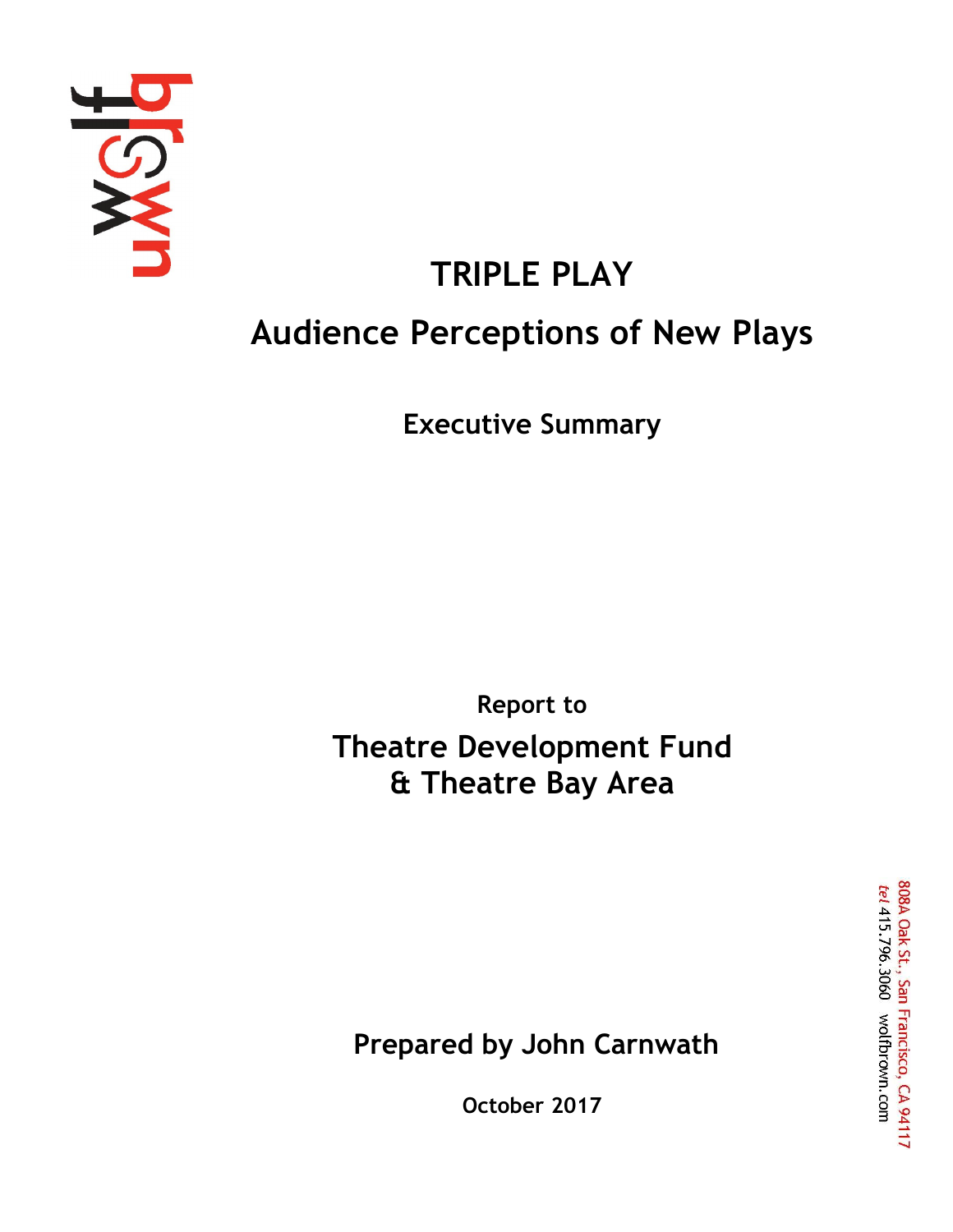# **Foreword**

Triple Play was born on a cold snowy day in Washington, D.C. at the *Scarcity to Abundance* convening hosted by Arena Stage. We were both there; the opening session was an interview of Rocco Landesman, conducted by Diane Ragsdale. This was the interview in which Rocco famously said that one of the problems with the not-for-profit theatre sector was that there were just too many theatres. We looked at each other and said: "No, the problem is there aren't enough audience members. As Executive Directors of performing arts service organizations committed to building audiences, we are not doing our job." Later in the weekend, two comments stood out for us. The first was an artist in the midst of a conversation about audiences who exclaimed, "We are always talking *about* audiences but we never talk *with* them!" The second was a presenter who in a conversation about programming and audiences said, "I always think of my audience. I am building a bridge to them from the art; I have to meet them where they are and bring them across."

We got talking about what might happen if we put artists and audiences and theatre workers (both marketing and artistic folks) in direct conversation. Given the foci of our organizations, we were thinking about plays, not musicals, and new plays, not revivals. And so Triple Play was born. With support from the Doris Duke Charitable Foundation, in fall 2013 we embarked on *Triple Play Phase I*. It modeled three-way conversations among playwrights, theatres, and audiences at theatres across the country to discover ways to help audiences have a more direct connection to new plays, give playwrights insights into the people for whom they write, and help theatres more deeply engage both sides of the equation.

After hosting conversations in six theatre communities across the country in which artistic and marketing directors shared their institution's relationship with audiences we then partnered with nine theatre companies in Chicago, Los Angeles, New York, San Francisco, and Washington, D.C. and facilitated conversations with 70 infrequent new play single ticket buyers. Playwrights conducted one-on-one interviews with audience members while theatre staff observed. Marketing staff conducted focus groups with similar patrons, which were watched by playwrights*.*  The interview protocol and focus group format were developed by WolfBrown, a bicoastal consulting firm that specializes in nonprofit arts management. Information from the theatre community conversations and audience interviews became the foundation for a convening of *Phase I* participants, hosted by HowlRound, at Boston's ArtsEmerson in January 2015. More than seventy playwrights, artists, and artistic and administrative leaders examined *Phase I* findings, discussed implications, and proposed next steps.

The clear message at the convening was "this is all very interesting and the findings are provocative but you have only talked to 70 audience members. The findings may not hold up if tested further." So with the help of partners across the country we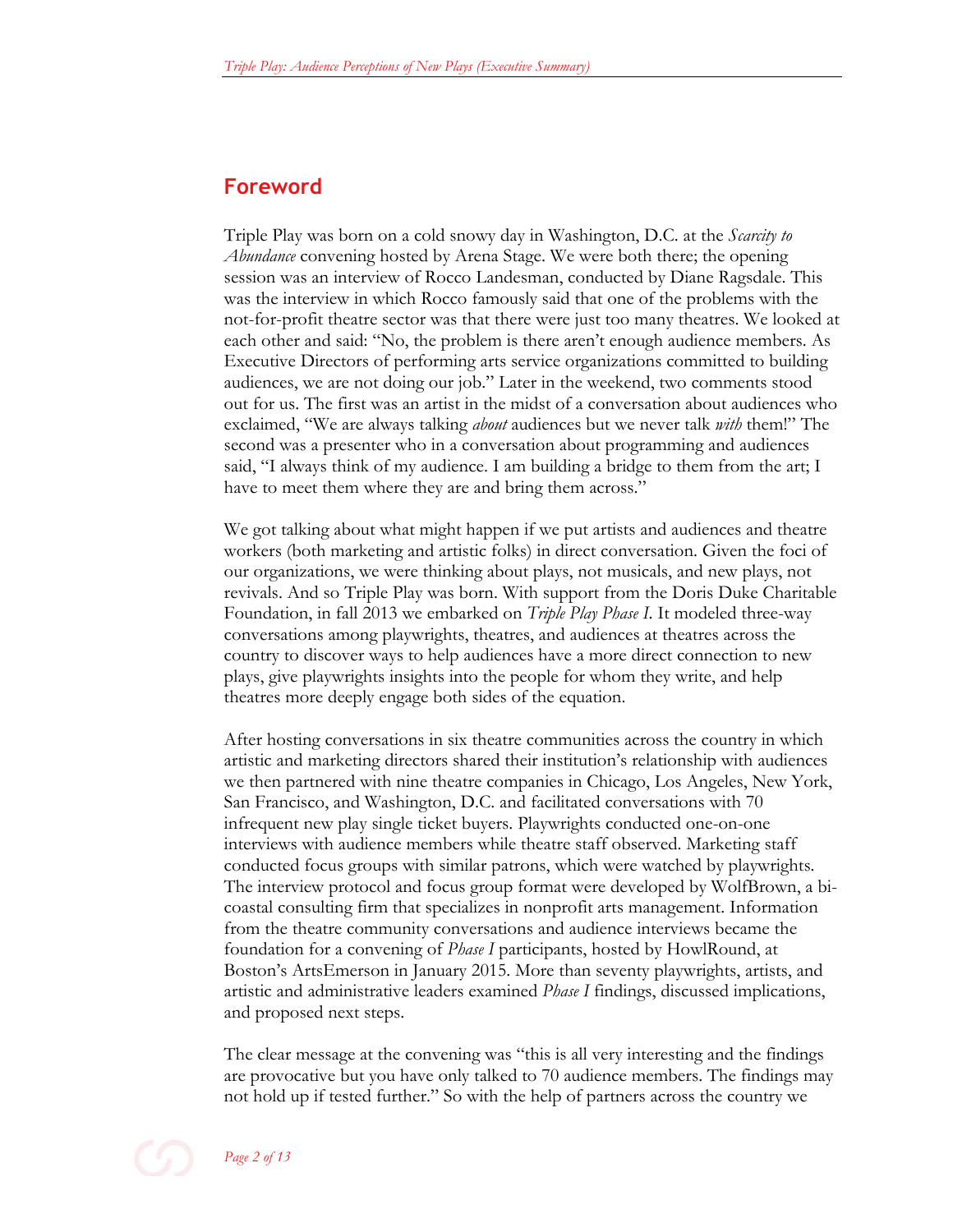ramped up the research. In Phase 2, playwrights, theatre staffers and audience members engaged in almost 300 individual conversations. Following the live interviews, online surveys were sent to single ticket buyers from NNPN theaters and our partner theatres from the live conversations. We got 7,200 surveys back! The results are here in this report.

We are heartened by what we have learned and excited to share the findings with you. As you will see, audiences are passionate about going to the theatre. They enjoy having their assumptions challenged and seeing plays that provide a window into the larger world in which we all live. There are some consistent messages about ways in which we can increase the impact the work has on audiences and in so doing increase the likelihood that folks will come back time and again.

We look forward to hearing from you with your responses!

Tory Bailey and Brad Erickson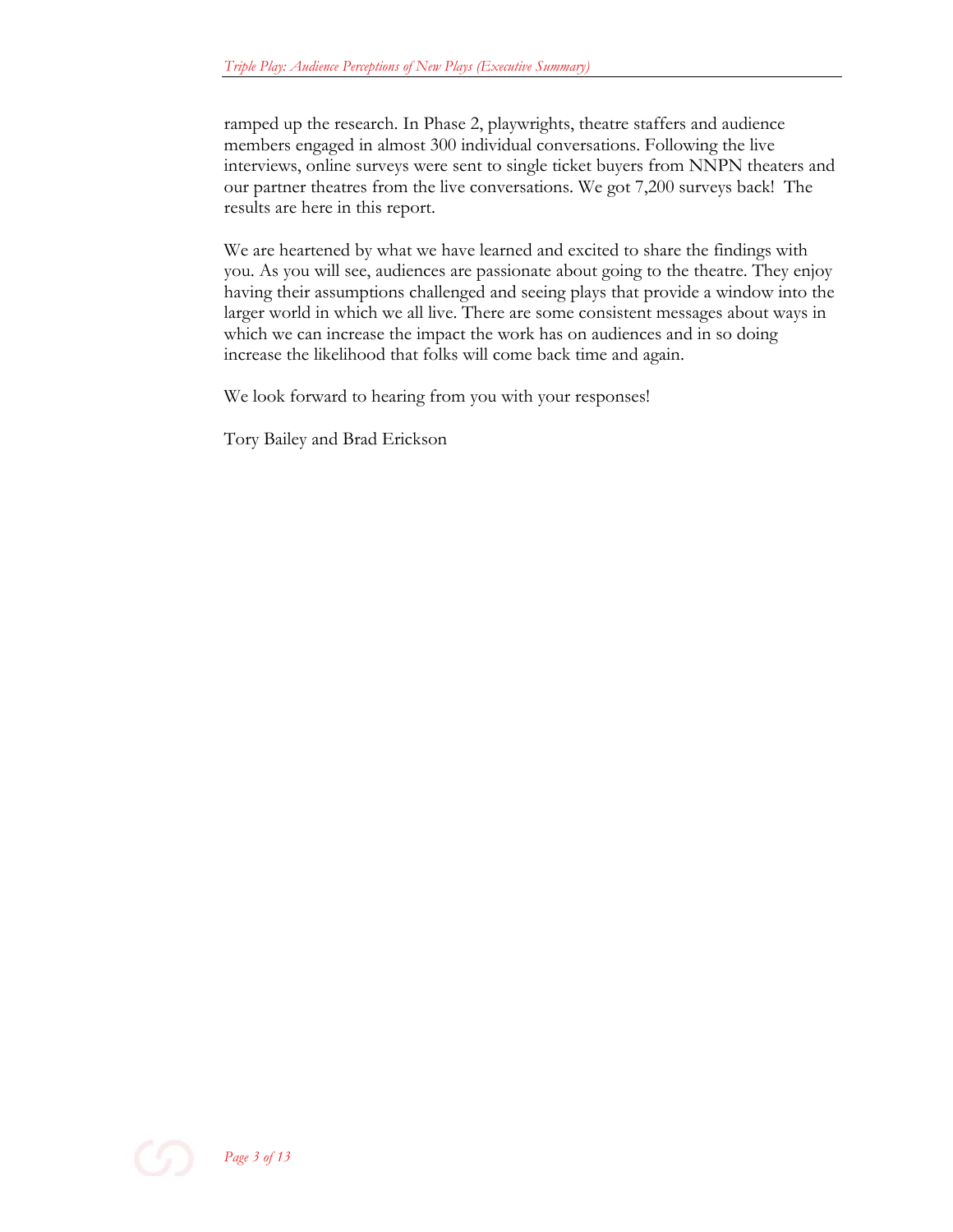# **Introduction**

Triple Play is a national research project led jointly by Theatre Development Fund and Theatre Bay Area to explore the relationships between playwrights, audiences, and theatres. The initiative focuses on setting playwrights and theatre staff in conversation with audience members to increase our understanding of how audiences engage with new plays. In doing so, we explore what types of interaction with playwrights would deepen audiences' experiences with new work, strengthen their relationships with the playwrights, and connect them more deeply with the theatres that present new plays. The purpose of this research is to develop recommendations for new practices that would engage more people in the work of contemporary dramatists and open new plays up to larger audiences.

Following a successful pilot study in 2014, a second phase of Triple Play launched in 2016, expanding the "action research" methodology, in which playwrights are paired with theatre administrators to conduct interviews with audience members, to seven cities across the US: Atlanta, Boston, Chicago, Los Angeles, New York, San Francisco, and Washington DC. Simultaneously, an online survey was sent to recent Single Ticket Buyers (STBs) of thirty-three theatres nation-wide to gather quantitative data that can supplement the qualitative interviews.

The many partners who collaborated in this study and the decentralized approach to conducting interviews and recruiting survey participants generated a body of data that, to our knowledge, is unmatched in other audience research in terms of its breadth and depth. The data derived through interviews and surveys complement each other, allowing us to cross-reference results, test the wider applicability of individual statements, and contextualize responses within lived experiences.

The national scope of this study and the depth of engagement with audience members could not have been accomplished without the support of several national and regional service organizations, including the National New Play Network, HowlRound, Playwrights Foundation, and the League of Chicago Theatres, as well as a number of individual theatres committed to the advancement of the field.

This executive summary highlights key findings from the analysis and poses questions for further discussion.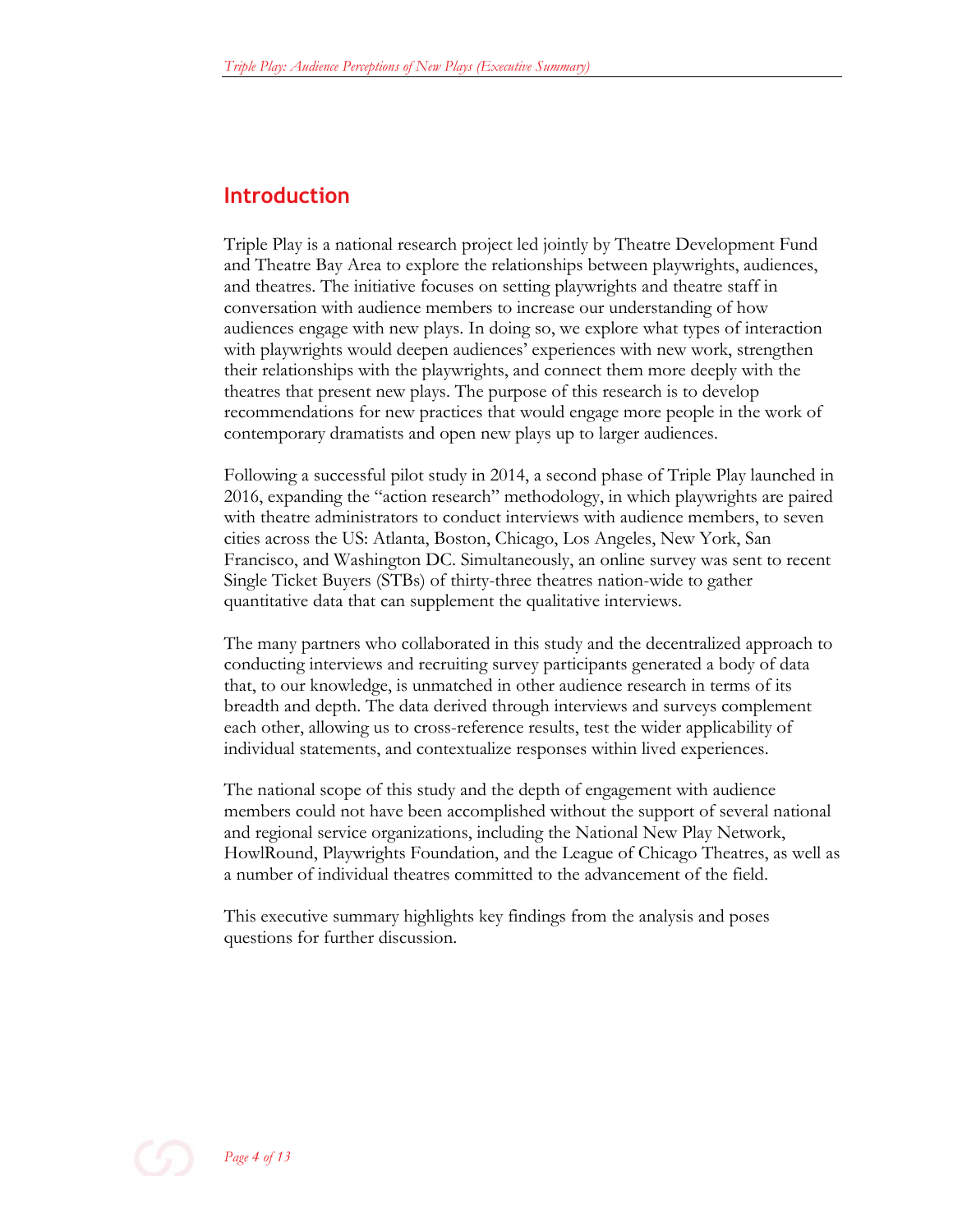# **Summary of Findings**

#### Marketing

**1. While relaxing, having fun, and spending time with friends and family are the most frequently cited motivations for going to the theatre, that doesn't mean STBs just want to tune out and escape from reality.** 

60% of all respondents also want to challenge their assumptions about the world and discover new plays and playwrights when they go to the theatre.

### **2. Most STBs want to know about the plot, style, and themes before seeing a new play. This helps them prepare and set expectations, and generally isn't perceived as a "spoiler."**

The three-sentence synopsis or "blurb" was cited by many as the single most important source of information they turn to when making decisions about whether to see a new play.

"I want to know what the story is. That's the only thing I care about. [It's] pretty much the only determining factor, when I see a play." Los Angeles

**3. When selecting a play to see, about one third of all STBs say they look up their favorite theatre companies to find out what's playing.**

This highlights the importance of brand and reputation.



**4. The vast majority of audience members don't care whether a play is a premiere or not.**

Moreover, most STBs don't distinguish between local and world premieres, and those that do are about evenly split between those who prefer local and those who prefer world premieres.

For most STBs what matters is that a play is "new to them."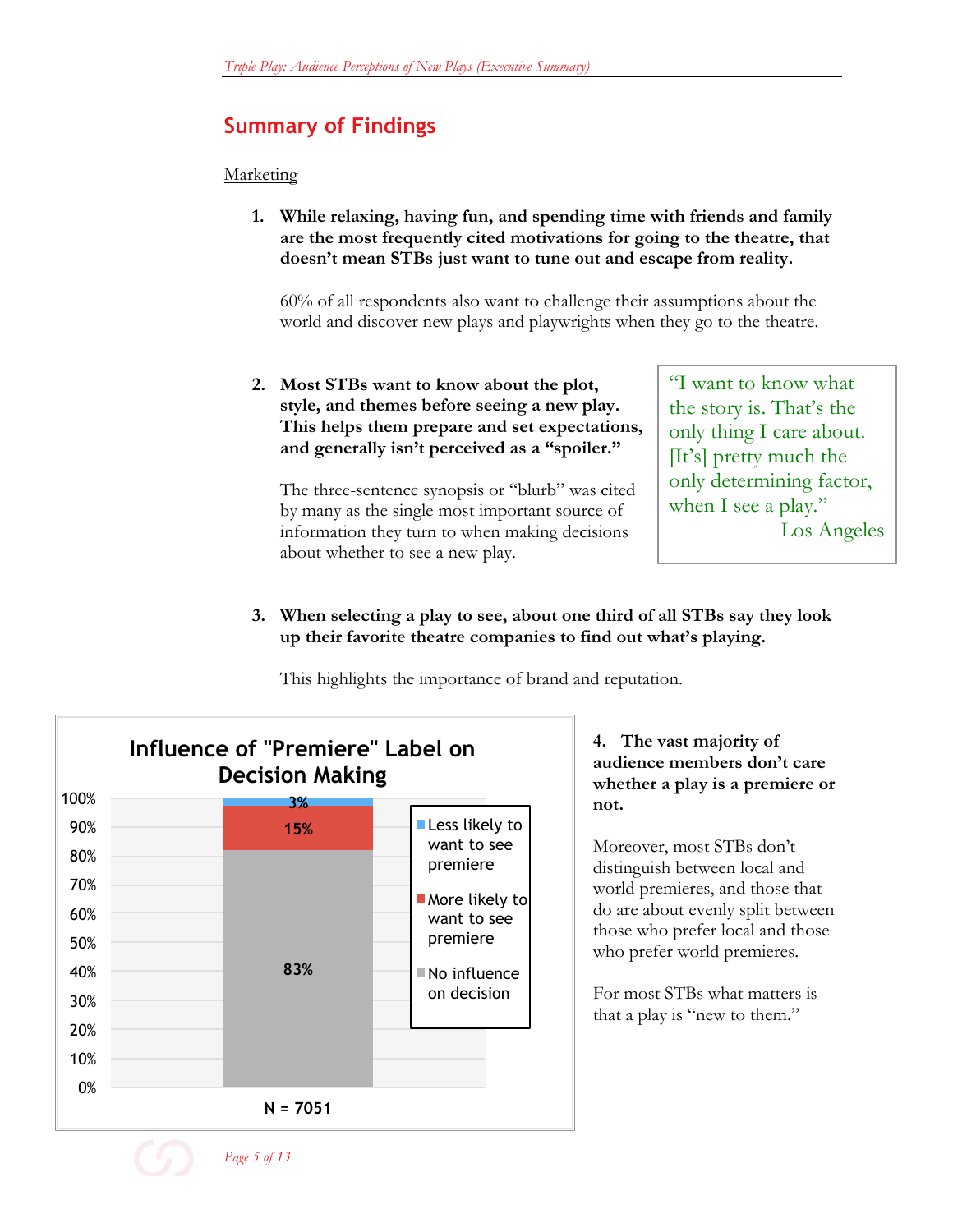- **5. STBs who like challenging their assumptions, engaging with important issues in their communities, and taking aesthetic risks tend to me more interested in new plays.**
- **6. In interviews, many audience members expressed an interest in recommendations based on previous experiences, as in "if you liked this play, you'll love our next play."**

Since there are wide discrepancies between the types of shows that audience members consider "risky," this may be the most promising approach to helping STBs identify new works that they are likely to enjoy.

#### **Engagement**

**1. People who are eager to discuss performances immediately after seeing them are more interested in all types of engagement activities, whereas those who prefer to reflect in private show little interest in engaging.**

This raises an important question: How can theatres support those who prefer to reflect privately?

- **2. People who are not generally fond of new plays want to be wellinformed about what they're going to see before arriving at the theatre, but are generally less interested in engagement activities or additional information afterwards.**
- **3. STBs with high affinity for new plays need less information going into a new play but are more interested in vigorously discussing the work immediately after the performance.**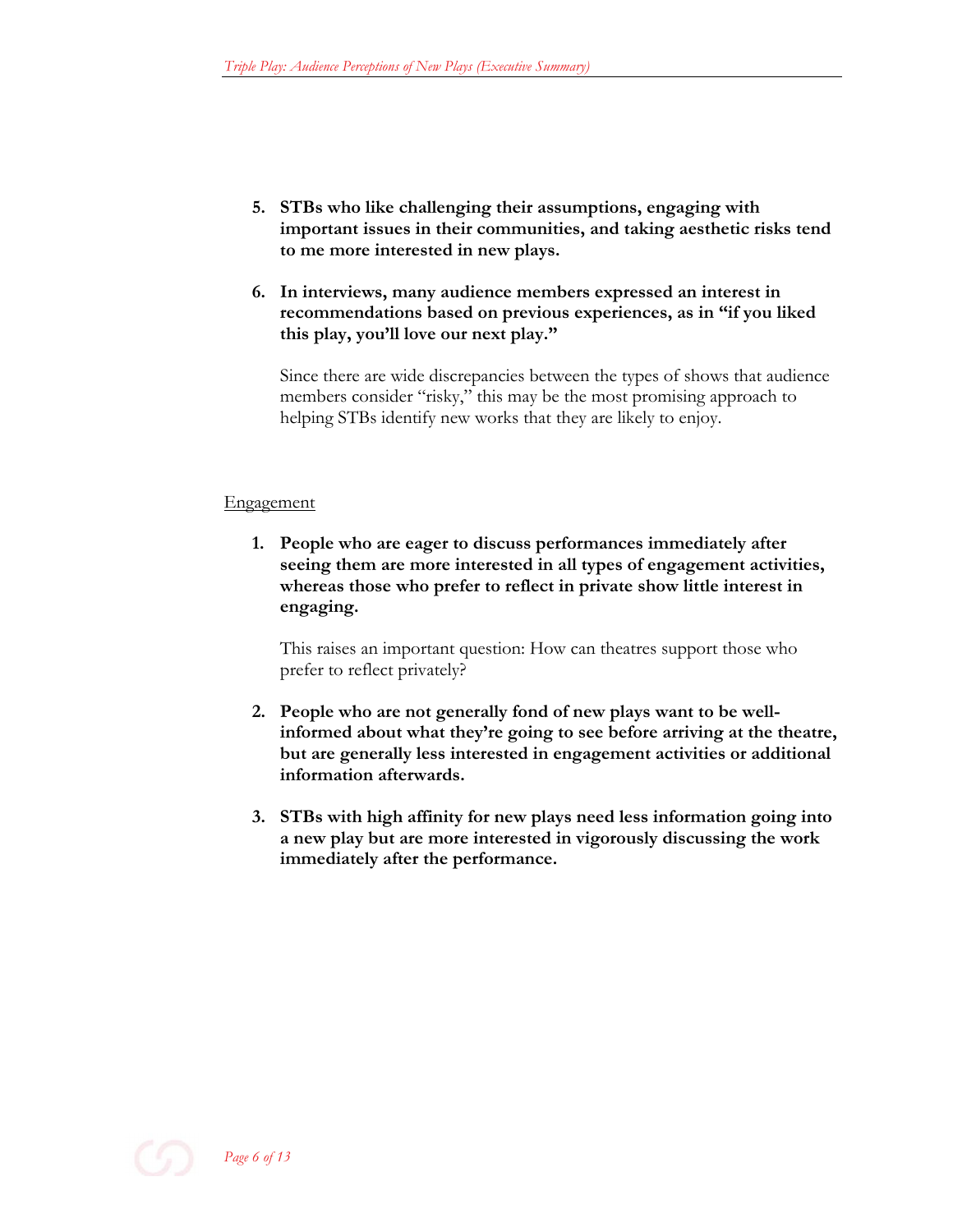

**4. In terms of structured post-show engagement activities, STBs are most interested in receiving information directly from the playwright and/or talks-backs with the artists.**

**5. Most STBs show little interest in engaging in the development of new plays. Some avoid plays that are still in development because they want a polished product, while others fear they might unduly influence the playwright's work.**

Perhaps the biggest challenge is the lack of knowledge about the new play development process among audience members, and uncertainty about how they can engage meaningfully without being experts.

"People don't want to impact the writer's vision. They [said,] 'That's not my job. That's not why I go to the theater. And it's not even my place, it wouldn't be right."

Chicago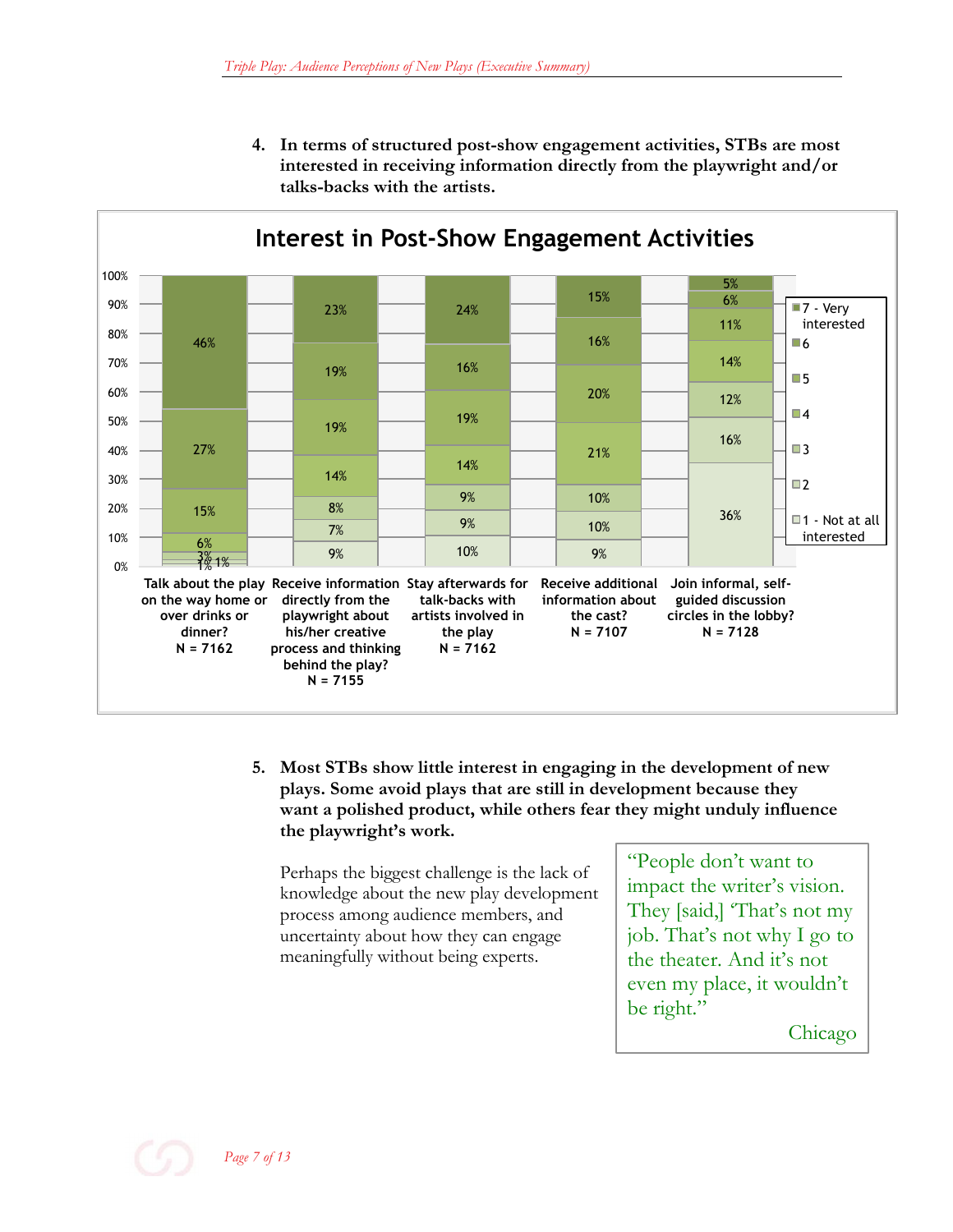#### Connection to Playwrights

**1. Most STBs don't pay much attention to the authors of the plays they see.**

The playwright and the process of writing a play are mysteries, and for that reason they don't feel much of a connection.

"When they encounter the play, the playwright isn't there. It's just a name on the program. So they just didn't know [who they are]. Atlanta

### **2. Audience members who have a strong affinity for new plays are much more likely than occasional new-play goers to follow particular artists.**

By fostering closer and more personal connections to the generative artists, less frequent attenders might also be inspired to see new shows by their favorite artists. This argues for more "touchpoints" with playwrights.

**3. The survey results suggest that greater access to playwrights would increase interest in seeing new plays.**

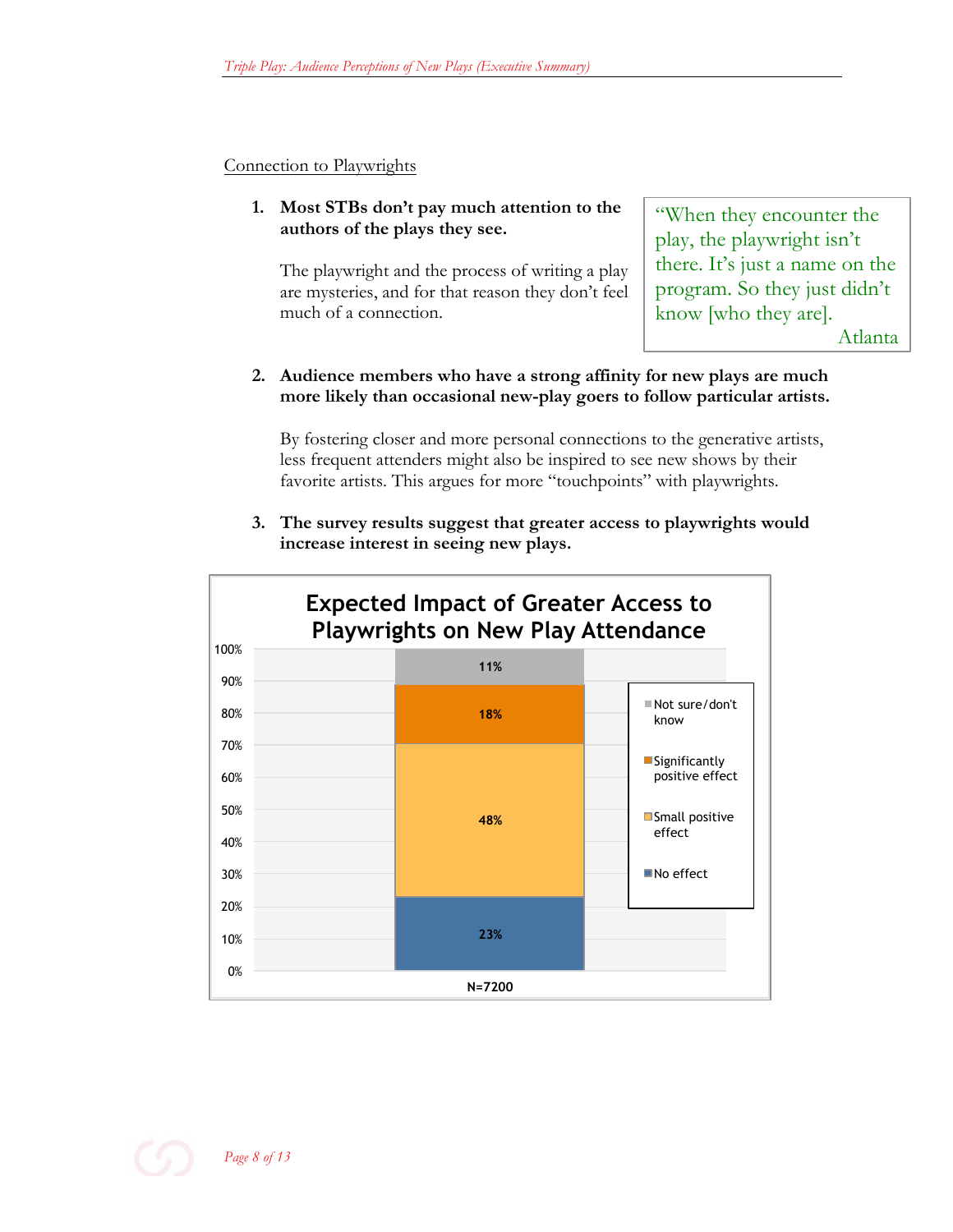**4. Theatres could foster audience connections with playwrights by promoting name recognition and connecting them with playwrights on social media.**

For instance, theatres might:

- Inform audience members that a play they saw is being produced somewhere else, that the playwright won a prize, or that another work by the same playwright is being produced in the area (even if it's at a different theatre).
- Promote a playwright's social media outlets (e.g., "Follow her online for commentary and creative responses to current affairs").
- Share fragments of new dialogue or short videos of scenes still in development on social media.

# **Modeling Audiences for New Plays**

To better understand the motivations, interests, and behaviors of STBs who have varying levels of exposure and affinity to new plays, we calculated a "New Play Affinity Score" (NPAS) for each respondent based on responses to eight different survey questions (details are in the full report).

Statistical analysis shows that four character traits are strongly correlated with respondents' interest in new plays:

- The desire to challenge ones assumptions and ideas about the world;
- The desire to engage with important issues in one's community;
- Enjoying being taken beyond one's comfort zone with a piece of theatre; and,



• Enjoying plays without a clear narrative (i.e., abstract or non-linear form).

Together, these four characteristics explain almost 30% of the variance in respondents' NPAS.

Using the NPAS, we divided the respondents into three groups – New Play Skeptics, Enthusiasts, and Co-Creators – to further explore their preferences and interests.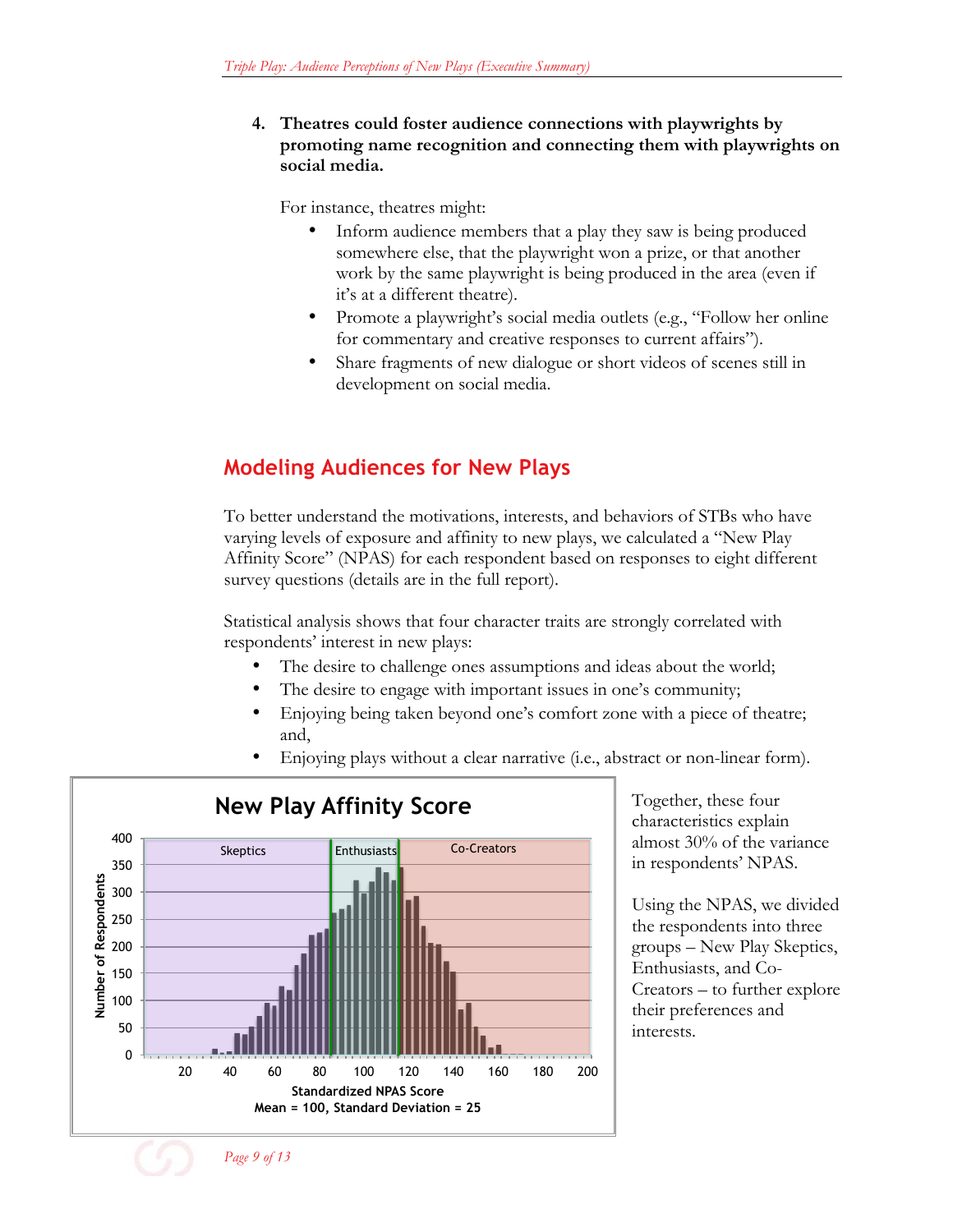#### New Play Skeptics

In selecting plays to see, New Play Skeptics tend to rely more heavily on professional reviews and recommendations from friends than more frequent new-play attenders. They prefer to be well-informed about what they're going to see before arriving at the theatre. Primarily, they're looking for basic information about the style, theme, and characters of the play. The desire for information in advance of seeing a play is the one form of engagement in which Skeptics show a slightly greater interest than Enthusiasts and Co-Creators. Receiving information in advance may reduce the sense of uncertainty or risk that Skeptics associate with seeing a new (i.e., an untested) play.

After seeing a new play, Skeptics are most inclined to talk about the play with the people they attended with on the way home or over drinks. Other than that, they are not terribly interested in engagement activities.

#### New Play Enthusiasts

New Play Enthusiasts behave more like Co-Creators when selecting plays, in that their choice is primarily driven by loyalty to particular theatre companies, but they are less likely than Co-Creators to follow particular artists (in that respect they're more like Skeptics).

New Play Enthusiasts fall between Skeptics and Co-Creators in terms of their desire for advance information about plays they're going to see and their desire to discuss plays afterwards.

After the performance, they are most interested in talking about the play on the way home or over drinks—even more so than Skeptics. However, unlike Skeptics, they are also somewhat interested hearing from the playwright about his or her process, participating in talk-backs, and receiving additional information about the cast.

#### New Play Co-Creators

In selecting plays to see, Co-Creators are primarily driven by loyalty to certain theatre companies; however, they are also more likely than either Skeptics or Enthusiasts to follow particular artists.

On average, Co-Creators feel less of a need to be well-informed before going to a see new play than either Skeptics or Enthusiasts, but there is still a slight preference for some advance information.

Whereas Co-Creators don't need a lot of information going into a play, they're more interested in receiving additional information afterwards than the comparison groups. This suggests providing basic information upfront for general audiences, while making materials that allow more committed new-play goers to dig in deeper accessible both before and after the performance.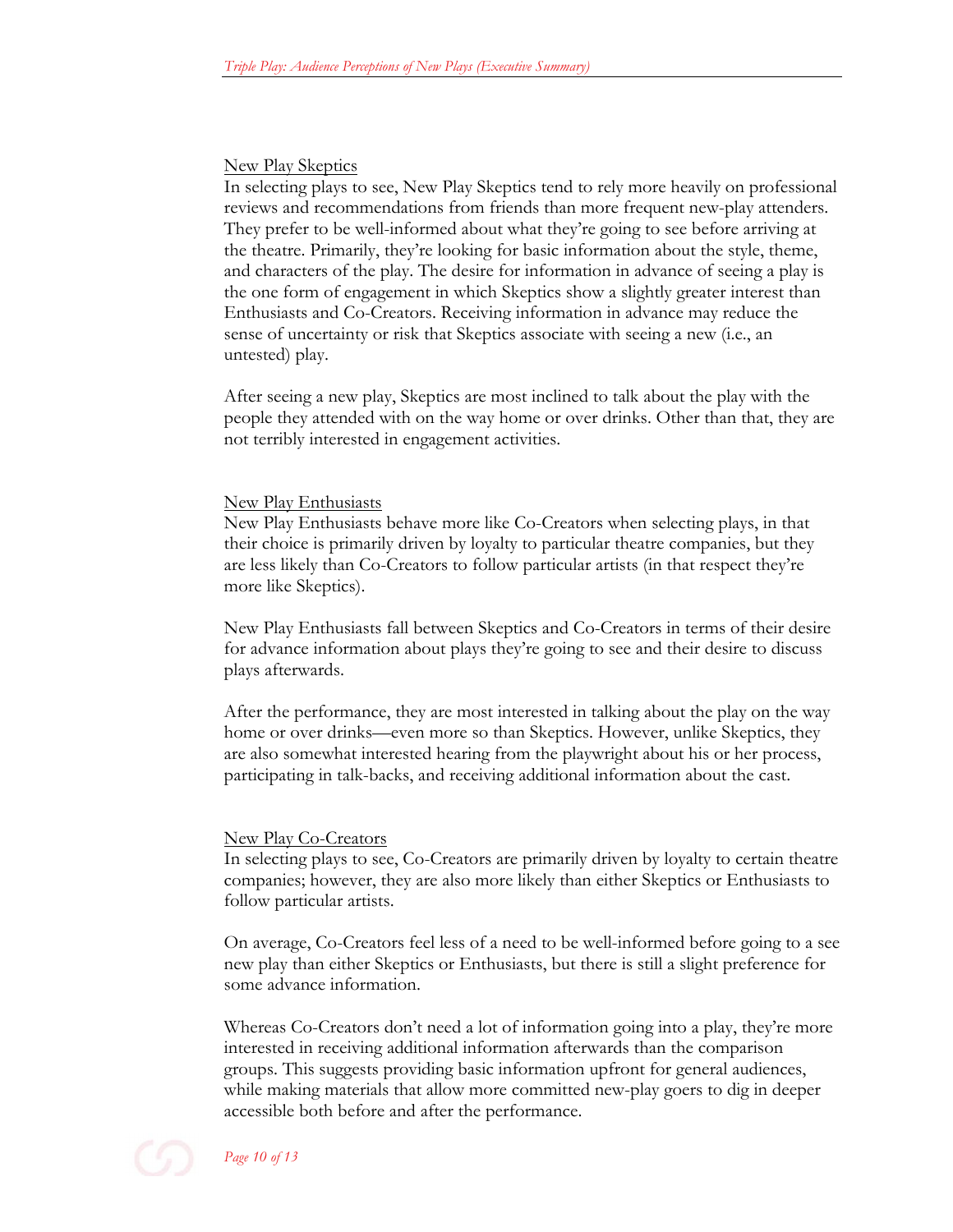Co-Creators are also more interested in *all* types of engagement activity than either Skeptics or Enthusiasts, and they are more interested in vigorously discussing the play immediately afterwards.

# **Notes on Methodology**

#### Interviews

Interviewees were recruited by email from among the recent STBs of the participating theatres. Interested audience members were asked to complete an online screener survey, and interviewees were selected to represent a wide range of backgrounds and perspectives. Theatre professionals, subscribers, and theatre-goers who already have a strong affinity for new work were generally not invited to participate, as we are particularly interested in "general" theatre audiences as opposed to theatre insiders or "new play buffs", and we assume that subscribers often attend new plays simply because they are part of the subscription package (rather than out of any particular interest in the play). Interviewees received a \$50 Visa gift card in return for their participation.

Overall, 289 interviews were completed across seven US cities. The interviews provide a nuanced view of the range of experiences and relationships audience members have with new plays; however, one cannot assume that the sample is representative of individual theatre markets or the larger theatre-going public nationwide. The demographics of the interviewees reveal considerable differences between the samples in the various cities, and these distributions do not correspond to the demographics of the large-scale online survey that we conducted.

#### Online Survey

The online survey was distributed to recent STBs of thirty-three theatres across the US. Theatre professionals, employees and board members of theatre companies, and students in graduate-level theatre training programs were disqualified from the survey through initial screening questions.

Financial incentives for participating in the survey were not available at all participating theatres. Those that offered a financial incentive provided a chance to win a \$100 Visa gift card. Even when financial incentives are offered, online surveys of this sort suffer from self-selection bias. The results have not been weighted to correct for biases, since the size and demographics of the surveyed theatre markets are unknown.

All in all, a total of 7,213 valid responses between December 2016 and April 2017. Due to the large number of survey participants, all results presented in the report are statistically significant (p<0.05 for all correlations, comparison of means, and regressions).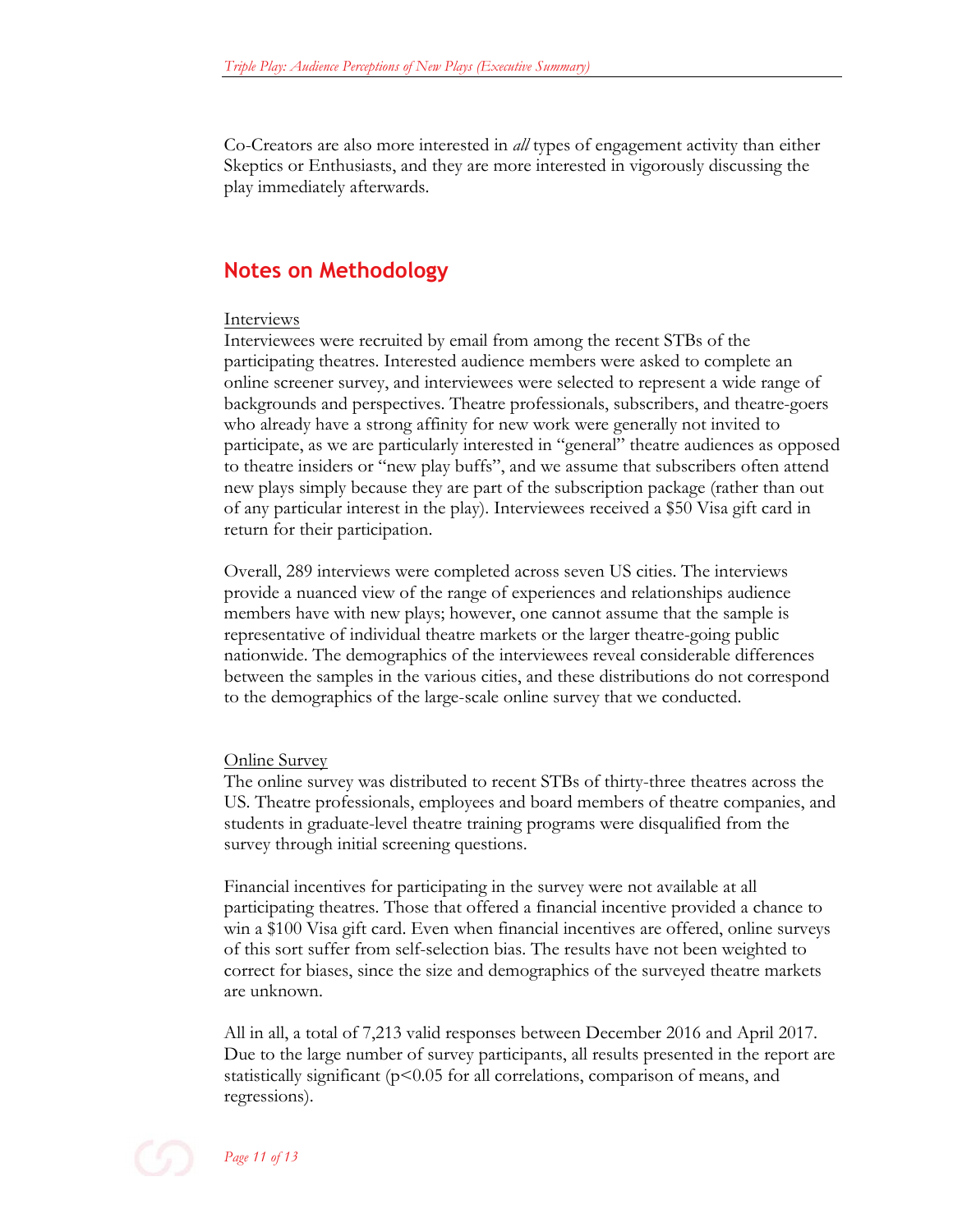# **Acknowledgements**

#### INTERVIEWERS

Janece Shaffer\* Ben Thiem Michael Winn\*

**Atlanta Boston Chicago Los Angeles** Lisa Adler Steven Bogart\* Brooke Allen\* Jihan Crowther\* Justin Anderson Robert Cope Randall Colburn\* Larissa FastHorse\* Margaret Baldwin\* Temple Gill Kristiana Rae Colon\* Evelina Fernandez\* Carolyn Cook Michael Glicksman Philip Dawkins\* Prince Gomolvilas\* Phillip Depoy\* Kirsten Greenidge\* Reginald Edmund\* Sam Linden Daryl Fazio\* MJ Halberstadt\* Angela Horn Joy Meads Amelia Fischer Lila Rose Kaplan\* Raechel Karas Brian Polak Gabrielle Fulton\* Walt McGough Chelsea Keenan Amelia Roper\* Neeley Gossett\* Charlotte Meehan\* Nambi Kelley\* Herbert Siguenza\* Annie Harrison\* Adara Meyers\* Jenni Lamb\* Benina Stern Celise Kalke Nina Louise Morrison\* Kyle McCloskey Victoria Stewart\* Addae Moon Bridget O'Leary Mia McCullough\* A. Zell Williams\* Lee Nowell Nicholas Peterson Aileen McGrody Nichole Palmietto Kate Snodgrass\* Jack O'Donnell Lisa Paulsen Evan Turissini Corey Pond Topher Payne\* Ryan Walsh Doug Post\*

**New York San Francisco Washington, DC** Caitlin Baird Kieran Beccia Psalmayene 24\* Andy Bragen\* Brady Brophy-Hilton Danica Abarquez Clarence Coo\* Kim Cohan Kathleen Akerley\* Jessica Dickey\* Patricia Cotter\* Dani Barlow Barbara Hammond\* Brad Erickson Bob Bartlett\* Chisa Hutchinson\* Lydia Garcia Kirsten Bowen Rania Jumaily Katja Gottlieb-Stier Bryan Braunlich Charlie Madison Megan Gray Allyson Currin\* Rogelio Martinez\* Garret Groenveld\* Zakiyia Gray Ciara Murphy Grace Hoffman Victoria Gruenberg Nandita Shenoy\* Jeffrey Lo\* Rachel Hynes\* Kyle Sircus Karen Macklin\* Susan Mccully\* Andrea Thome\* Sam Mattos Helen Pafumi\* Emily Travis Patricia Milton\* Neal Racioppo Ken Urban\* Peter Nachtrieb\* Teddy Rodgers Sean Williams Abigail Pañares Gwydion Suilebhan\* Lauren Yee\* Lisa Ramirez\* Seamus Sullivan\* Casey York Andrew Saito\* Amy Young Amy Sass\* Tanya Shaffer\*

Sara Waugh  $*$  Playwright

## *Page 12 of 13*